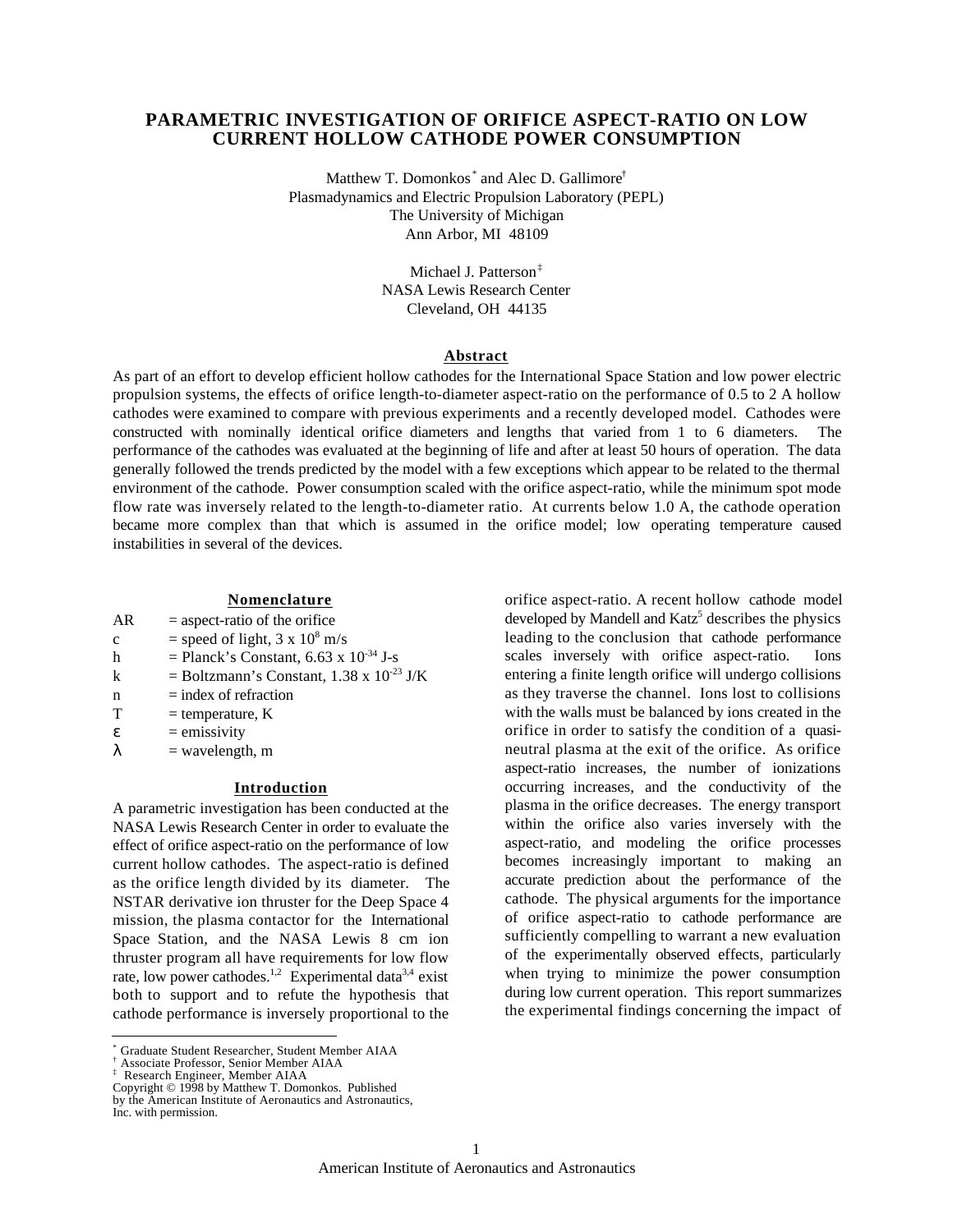orifice aspect-ratio on the power consumption of low current hollow cathodes.

Although the current density in the orifice far exceeds that found anywhere else in a plasma contactor, ion thruster, or Hall thruster, previous modeling efforts $6,7$ have ignored the effects of the orifice processes on the overall performance. Mandell and Katz<sup>5</sup> have proposed a model which conserves both energy and ions necessary for quasineutrality. The model assumes the plasma properties at the entrance to the orifice are known. The ion loss to the walls of the orifice is balanced by electron-neutral collisional ionization. The Ohmic heating in the plasma is balanced by the ionization, radiative, and convective losses. With the orifice region taken as a control volume, the flux of ions incident at the entrance will either collide with the walls or be transmitted through the orifice. Since ion-wall collisions represent a loss in the energy balance, optimization of power consumption requires minimization of the orifice aspect-ratio. Typically in orificed hollow cathodes, the maximum required current determines the orifice diameter.<sup>8</sup> While the theoretical picture indicates that orifice length should then be minimized, practical considerations force a finite length orifice. The machining and welding methods currently employed to fabricate the cathode tubes require a certain minimum overall thickness of the orifice plate. Rawlin and Kerslake<sup>9</sup> were among the first investigators to observe the erosion of the orifice plates on hollow cathodes, and increasing the thickness of the orifice plate would, to first order, mitigate the problem of erosion. The goal of the investigation reported here was to provide experimental data for comparison with Mandell and  $Katz's<sup>5</sup>$  model while meeting the practical considerations for cathode design.

This paper presents the results of a parametric experimental investigation of the effects of the orifice aspect-ratio on the power consumption of 3.2 mm diameter orificed hollow cathodes. The experimental apparatus and techniques are described first. Next, the performance data are presented. The results are then analyzed with an emphasis on the performance, and the implications for cathode lifetime are also discussed. Finally, the major conclusions of this investigation are summarized.

### **Experimental Apparatus**

Four 3.2 mm outer-diameter hollow cathodes with different orifice aspect-ratios were assembled as shown in Figure 1. The construction of the hollow cathodes closely followed the methods developed previously at the NASA Lewis Research Center.<sup>10,11</sup> The orifice plates were machined on a lathe. Figure 2 illustrates the variation in the aspect-ratios for three of the cathodes tested. Although some dimensions of this schematic were exaggerated for clarity, the orifice plate dimensions, the cathode-keeper gap  $(L<sub>x</sub>)$ , and the keeper orifice diameter  $(d_k)$  are all drawn to scale. For convenience, the cathodes are referred to in this paper as AR1, AR3, and AR6 for the orifices with aspect-ratios of 1, 3, and 6, respectively. The fourth cathode had an orifice diameter forty percent smaller than the other cathodes and an aspect-ratio of approximately 3; it will be referred to as AR3´ here. The orifice plates were electron beam welded to a refractory metal alloy tube with a 3.2 mm outer diameter. The electron emitter was a cylinder of sintered porous tungsten impregnated with 4BaO- $CaO-Al<sub>2</sub>O<sub>3</sub>$  and was located at the downstream end of the tube. The emitter outer diameter was nominally 0.38 mm smaller than the inner diameter of the tube.



**a) Schematic for the Hollow Cathode Assemblies**



**b) Photograph Figure 1 - The Hollow Cathode Assembly**

Refractory metal electrical leads attached to the upstream end of the emitter were swaged into electrical contact the with cathode tube. This also fixed the position of the emitter within the cathode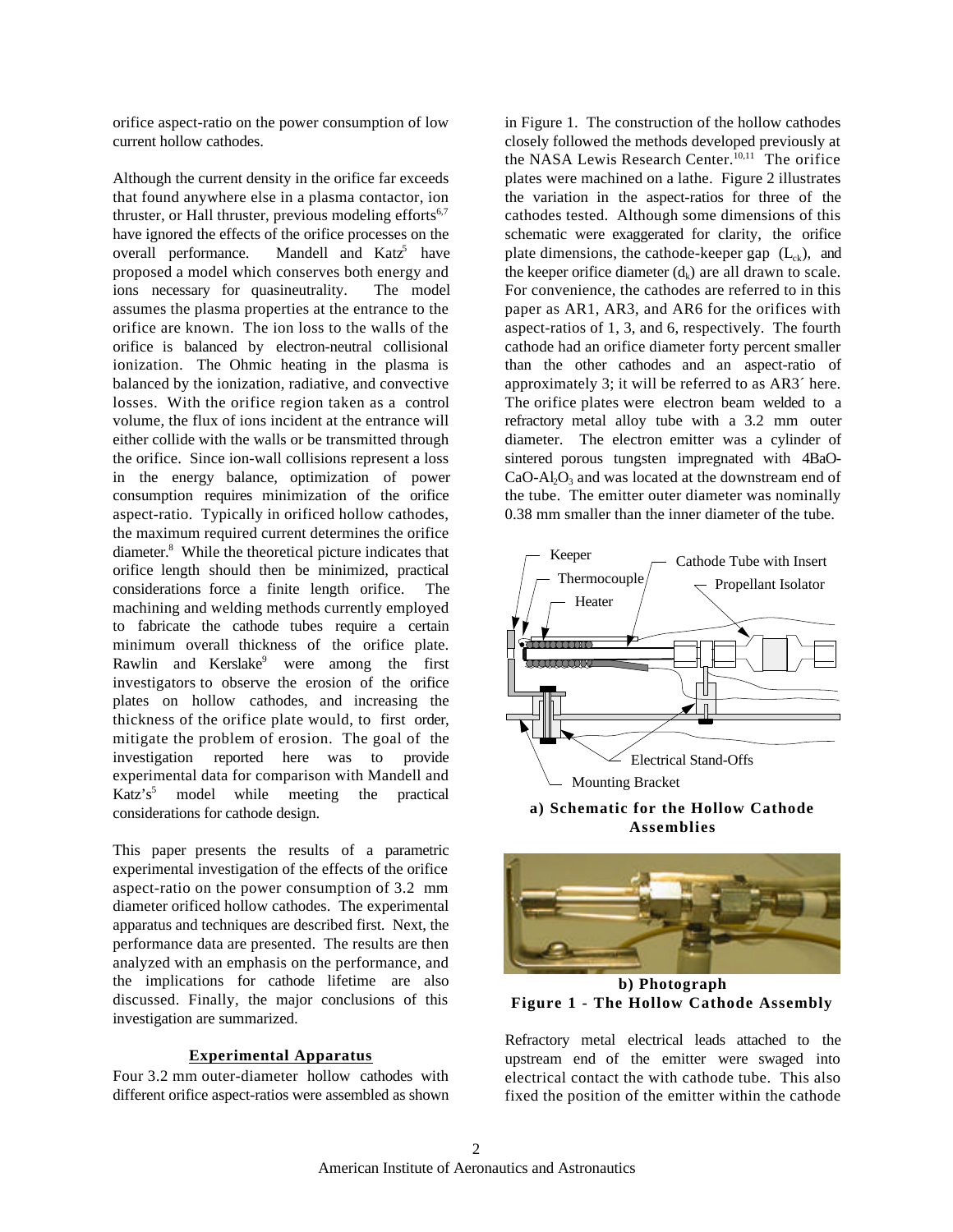tube. A sheathed heater was wound and friction fit to the end of the cathode tube. Metal foil was wrapped tightly around the outside of the heater to function as a radiation shield.



**Figure 2 - Definition of Cathode Geometric Nomenclature**

All the results reported here were obtained by operating a cathode-keeper discharge in the configuration shown in Figure 1. A ceramic propellant isolator was used to allow the cathode to float with respect to facility ground. The keeper consisted of a stainless steel tab with a hole on axis with the cathode tube. This provided a means for extracting a current, as would be required for use with a thruster, and permitted optical access to the orifice plate.

Research grade xenon (99.999%) was supplied to the cathode via the expellant feed system illustrated in Figure 3. Electropolished stainless steel tubing 6.4 mm in outer diameter was used with ultra high vacuum metal gasket seals at all junctions. A

capacitance manometer was used to quantify the leak rate after alterations to the feed system. The flow rate was calibrated using a bubble flow meter over the range from 0.5 to 5 sccm, and the error in the flow rate measurement was approximately constant at  $\pm 0.07$  sccm over the range of flow. The delivery pressure of the regulator was set to 253 kPa (22 psig), and the flow rate was controlled using a needle valve, except for AR3 where a mass flow controller was used.





Figure 4 summarizes the electrical circuit and instrumentation. The heater power supply was used for cathode conditioning and the preheat for ignition. The cathode-keeper discharge was initiated and maintained using a 3 A, 55 V DC power supply. Occasionally an in-line ignitor was required to start the discharge. The circuit permitted the removal of the ignitor power supply without interrupting the current. The cathode-keeper discharge was operated in current controlled mode. Both the discharge and heater currents were controlled by the computer data acquisition and control program. The computer recorded current, voltage, flow rate, temperature, and facility pressure data. The current and voltage measurements were calibrated with respect to digital multimeters with NIST traceable calibration. In the cases of AR1 and AR3, a Type R thermocouple was placed between the heater tip and the cathode tube as seen in Figure 1.

In addition to the thermocouple measurement, a disappearing filament optical pyrometer was used to measure the orifice plate temperature on AR1, AR3´, and AR6. An emittance of 0.39 was initially estimated for these tests based on previous work.<sup>11</sup>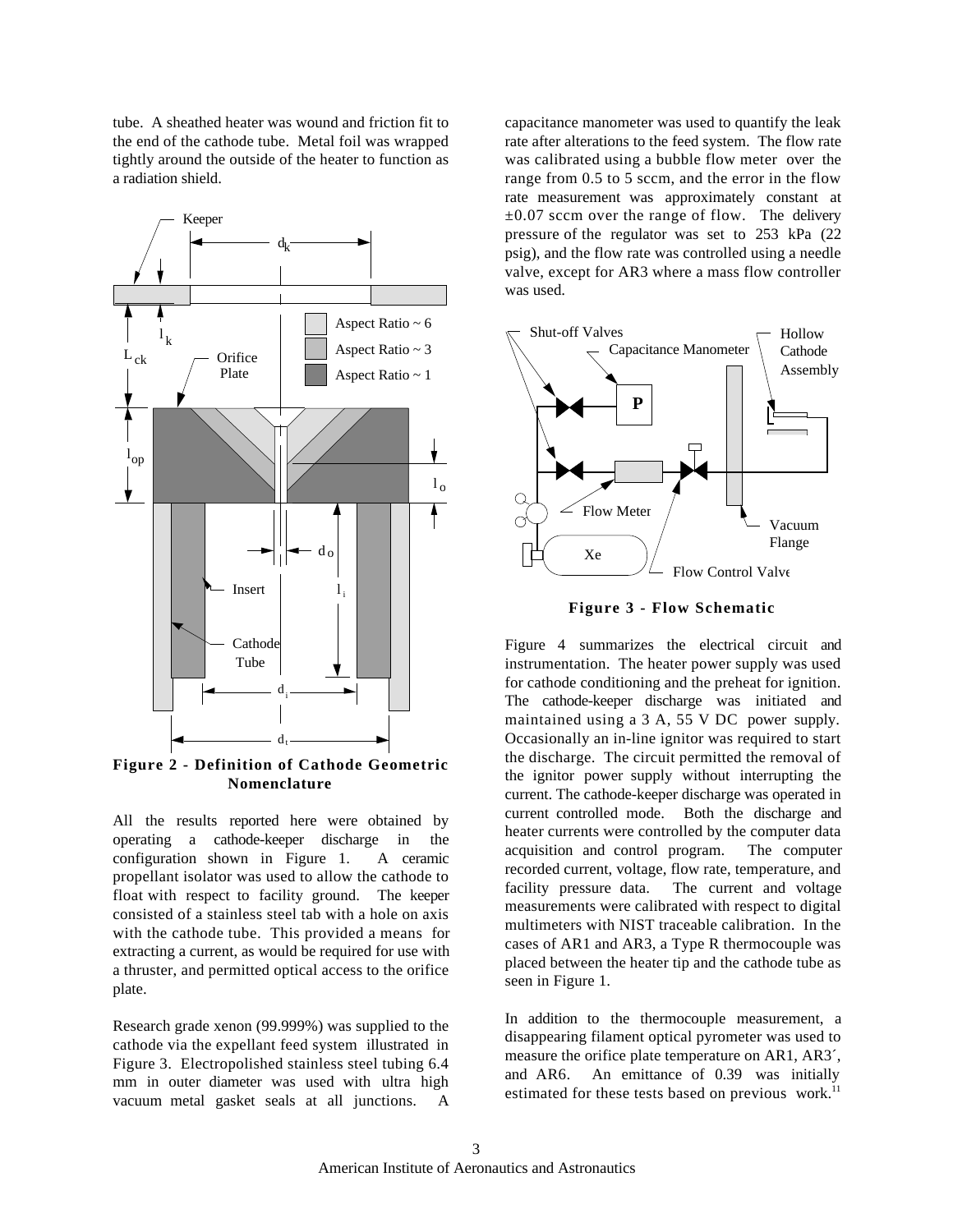Ramalingam and Jacobson<sup>12</sup> measured the emissivities of various tungsten alloys, and their data



**Figure 4 - Cathode Control and Diagnostic Scheme**

indicate an emissivity as high as 0.525 depending upon temperature and composition. In addition, the transmittance of the 2.54 cm thick quartz window and the effect of the surface geometry of the orifice plate will determine the effective emittance at the pyrometer. Corrected temperatures for an emittance of 0.53 were also obtained from the pyrometer power supply. The data reported here represents the mean value, with the error bars extending to the limits of the estimated emittance. The definition of emissivity was used to calculate a temperature span for the optical thermometer. Wein's Law can be used to derive the following equation relating brightness temperature (T) to the blackbody temperature  $(T_{BB})$ with a correction for emittance  $( )$ :<sup>13</sup>

$$
\frac{1}{T} = \frac{1}{T_{BB}} - \frac{nk}{hc} \ln \tag{1}
$$

where is the wavelength transmitted by the red filter of the pyrometer, n is the index of refraction, k is Boltzmann's constant, h is Planck's constant, and c is the speed of light. Here the brightness temperature is defined as the temperature necessary for a blackbody to emit the observed radiation intensity, and the blackbody temperature,  $T_{BB}$ , is the true body temperature corrected for the emittance. Using

Equation 1, the mean temperature between the limits of the emittance is reported here. By using the limits of the estimated emissivities, the accuracy of the optical thermometer temperature measurement was approximately  $\pm 1$  percent.

These experiments were conducted in Port 2 of Tank 11 and Vacuum Facility 52 at the NASA Lewis Research Center. Port 2 is a 30 cm diameter by 30 cm long spoolpiece attached to Tank 11, and VF-52 is a 61 cm diameter by 90 cm long chamber. In both cases, a 25 cm diameter cryogenic vacuum pump was used to maintain a high vacuum in the port during testing, and the base pressure of Port 2 was approximately 7 x  $10^{-6}$  Pa (5 x  $10^{-8}$  Torr). The pump speed on Xe was approximately 1050 L/s, and operating pressures ranged from 2.7 x  $10^{-3}$  to 5.3 x  $10^{-3}$  Pa (2 to 4 x  $10^{-5}$  Torr). The pressure was measured using a Bayard-Alpert ion gage.

#### **Experimental Procedures**

Most of the experimental procedures described in this section were motivated by experience with the Space Station Plasma Contactor program.<sup>10,11</sup> Using essentially the same methods was the best possible means to achieve similar lifetimes and provide continuity to the hollow cathode research effort at the NASA Lewis Research Center.

### Feed System Bake-Out

After any modifications to the feed system where internal surfaces were exposed to the atmosphere, such as Xe bottle replacement, the feed system was baked-out at vacuum. The goal of this procedure was to expel most of the contaminants that adhere to the feed system surfaces. First the system was evacuated to high vacuum for at least 12 hours. Heater tape, wound about the feed system tubes and fittings, was then activated for a minimum of 24 hours. The feed system was allowed to return to room temperature before continuing.

## Feed System Evaluation

After the bake-out, the leak rate of the feed system was determined to verify feed system integrity. This was done by closing the feed system to vacuum and monitoring the pressure and temperature of the system for at least 24 hours. With an estimate of the feed system volume, the leak rate was determined and compared with the pass/fail criterion developed for space station plasma contactors.<sup>10</sup> For the tests reported here, this procedure was only performed after Xe bottle replacement.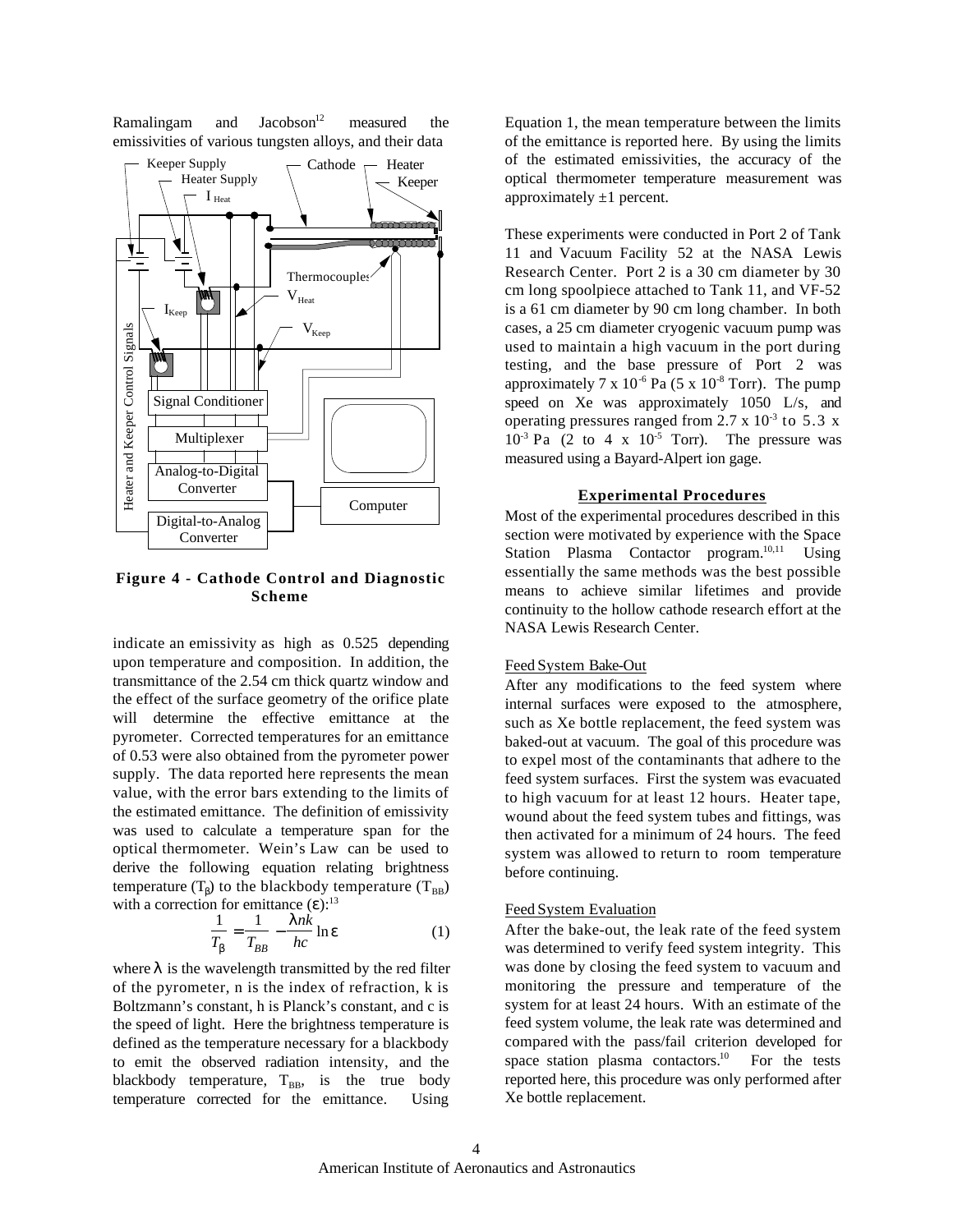#### Feed System Purge

Prior to cathode activation the feed system from the flow control valve through the cathode was evacuated to high vacuum for at least 12 hours. Using this procedure, the contaminants from the feed-system interior were removed at ambient temperature when they are less likely to react with the cathode surfaces.

#### Cathode Activation

The cathodes were activated according to procedures developed previously<sup>11</sup> following any exposure of the cathode to atmosphere. After activation, only a short preheat of the cathode was necessary prior to ignition.

### Performance Evaluations

The cathode performance was determined by measuring the discharge voltage once a quasiequilibrium was reach for a given flow rate and current. The cathodes appeared to reach a quasiequilibrium after approximately 15 minutes, so that the data taken were assumed to be representative of an equilibrium point. The term "quasi-equilibrium" is used here to emphasize that the operational state of the cathodes varies slowly over their lifetime. Figure 5 illustrates the performance evaluation procedure. Typically the flow rate was set to a nominal value initially, brought incrementally through a preset range of flows until plume mode operation was induced at low flow rate. The cathode was then brought back to the nominal flow rate before the current was changed.

## **Results**

### Performance

In optimizing the performance of a hollow cathode, the goals are to minimize power consumption and mass flow rate while maximizing lifetime. In the cathode-keeper discharge, power and voltage are related by definition. Consequently, the variation of voltage as a function of the flow rate, which is summarized in Figure 6 for the devices tested in this investigation, has been used extensively to represent the performance of the cathode. Results for AR3´ are only shown at 0.75 A because of the limited current range of this device; at 1.0 A, the orifice plate temperature exceeded that required for extended life.<sup>3</sup> Cathode AR1 initially operated at the lowest voltage, but also required the highest flow rate to maintain spot mode emission. At 50 hours, the spot-modevoltage of AR1 was comparable to that of AR6 after

it had run for 140 hours. The relatively large increase in operating voltage experienced by AR1 appears to



**Figure 5 - Performance Characterization Procedure**

be an effect of operation at low temperature. As will be shown later, AR1 operated below 800 °C at 0.75 A, and at this temperature, insert chemistry can induce unstable operation.<sup>3</sup> Although AR3 was only run for a limited time for this investigation, its initial characteristics can be compared with those from the other cathodes. At 0.75 A, AR3 transitions to plume mode between 1.8 and 2.0 sccm, and has a spot mode voltage greater than any of the other cathodes initially. Cathode AR6 showed a smaller rise in discharge voltage over a longer period of time than AR1. In addition, the flow rate for transition from spot to plume mode increased with time. Post-test analysis of the orifice plate indicated that the diameter increased by approximately 50 percent, which accounts for the proportional change in the transition flow rate. As stated previously, the orifice diameter of AR3´ was 60 percent that of the other cathodes, and the transition flow rate appears to scale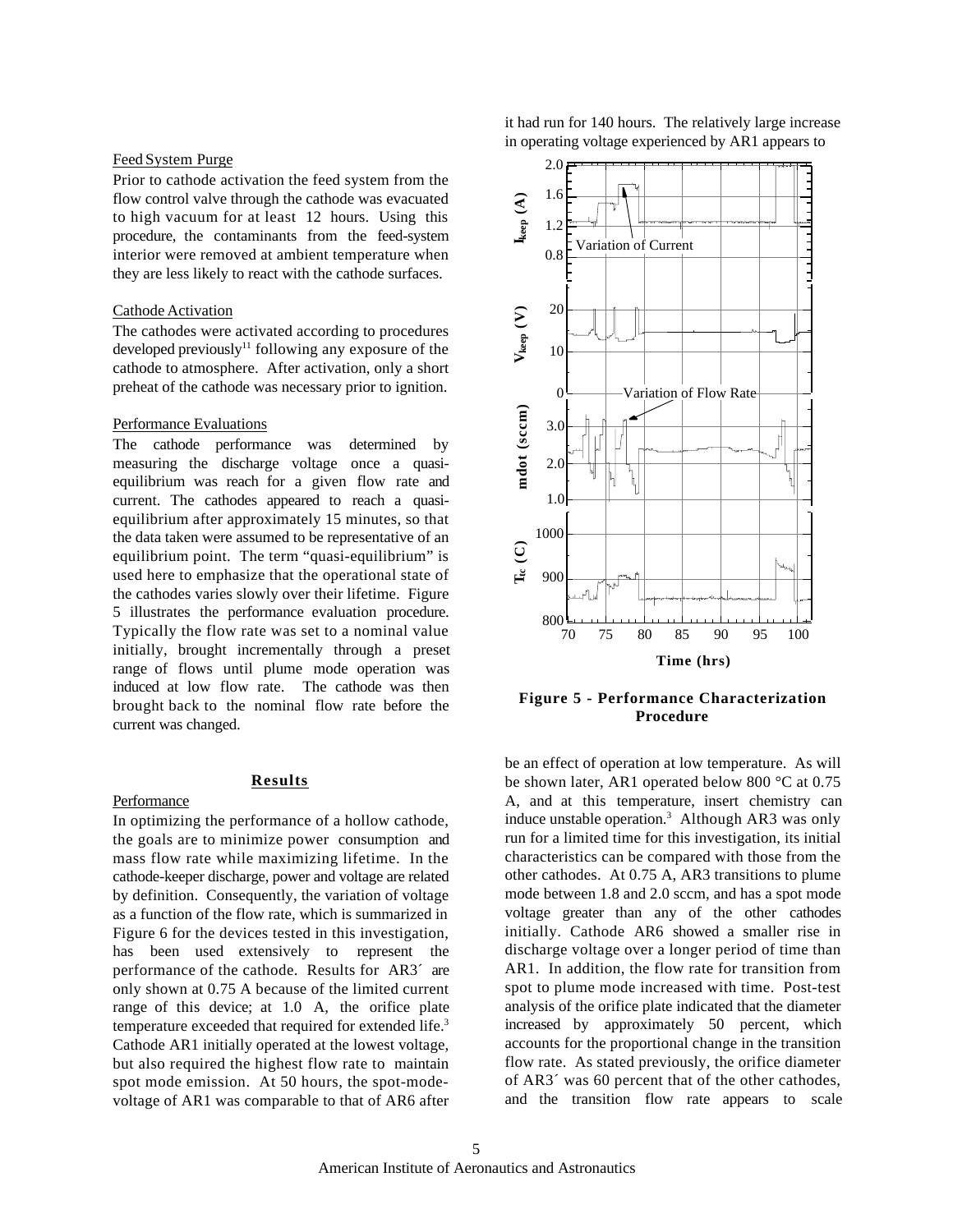

accordingly. Unlike the other cathodes tested, the spot mode voltage of AR3<sup> $\cdot$ </sup> decreased with operational

**Figure 6 - Performance Characterizations of the Hollow Cathodes**

time. The transition flow rate also increased with time. These two observations suggest an increase in orifice diameter, although post-test measurements were not performed on this cathode.

As the current was increased, the variations in the performance characterizations as a function of operation time decreased (Figure 6b-d). At 1.00 A, both AR1 and AR6 show similar shifts in the characteristics. At 1.25 A and 1.50 A, the characteristics for AR1 show only a slight increase in

the spot mode voltage with time. The reproducibility of the transition flow rates during the test is consistent with post-test analysis indicating that the orifice diameter had increased by less than 10 percent. At 1.50 A, AR3 initially showed a transition flow rate and spot mode voltage between AR1 and AR6 as expected. Cathode AR6 exhibited an increase in the flow rate required for spot mode at all currents, which was symptomatic of the increase in orifice diameter.

Cathode orifice plate temperature data were taken to assess the operating regime of the cathodes. Orifice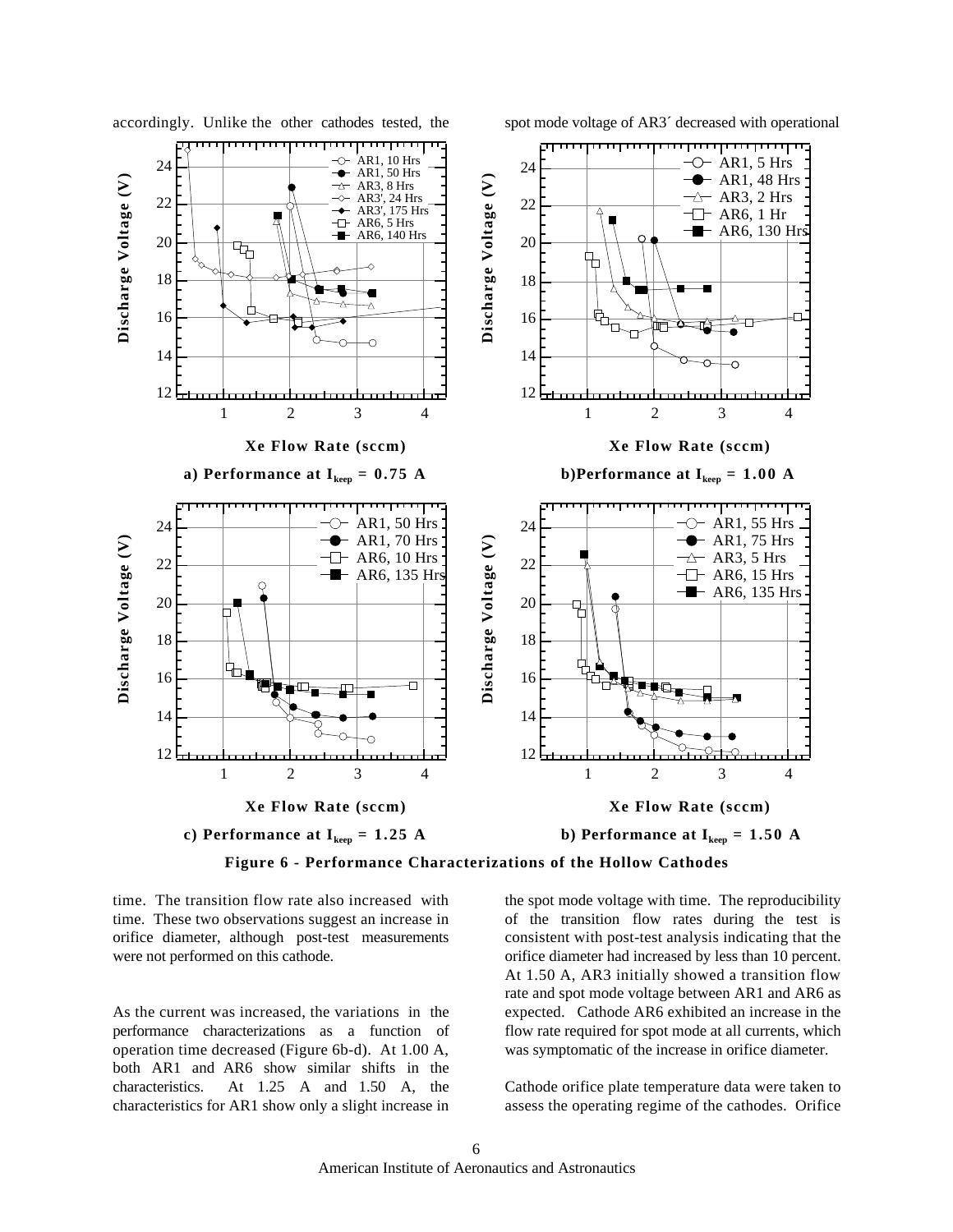plate operating temperatures also provide a measure of the power deposition within the orifice, and consequently, it was expected that the temperature would scale with aspect-ratio. Figure 7 shows the cathode orifice plate temperature as a function of flow rate. In all cases, the orifice plate temperature showed a weak dependence on flow rate. At a discharge current of 0.75 A, the temperature data exhibit a high degree of scatter compared with data taken at higher currents. The scatter can be attributed to the fact that cathode stability is adversely affected at low temperatures.<sup>3</sup> The orifice plate temperature for AR1 was only within the limits of the measurement at 2.00 sccm. Both AR3 and AR3´ operated over approximately the same temperature range. Cathode AR6 initially operated hotter than all the other devices. However, the operating temperature of AR6 decreased over the next 140 hours until its operating temperature was essentially equal to AR3' at 0.75 A.

Between 1.00 and 1.50 A, the temperature profiles appeared more regular, and the monotonic decrease in the temperature with decreasing flow rate until the onset of plume mode was seen in most of the cases. At 1.00 and 1.50 A, the temperature profile for AR3 was between AR1 and AR6, indicating an intermediate level of power deposition. The change in the orifice plate temperatures of AR1 and AR6 over time was inconsistent; AR1 showed a slight increase in temperature at most conditions, while the temperature of AR6 decreased for all cases. The temperature decrease was yet more evidence of the increase in the orifice diameter.

# **Discussion**

This investigation was initiated to evaluate the effects of varying the orifice aspect-ratio on the performance of hollow cathodes. The experiments were designed specifically to address apparently contradictory data about orifice geometry related phenomena.<sup>3,4</sup> This section will compare the trends observed with those predicted by the orifice model of Mandell and Katz<sup>5</sup> and examine the role that the operating temperature plays in the stability of the discharge.

## The Orifice Model

The orifice model<sup>5,14</sup> predicts that power consumption decreases with decreasing orifice aspect-ratio, and as Figure 8 illustrates, the experimental data approximately follow this trend. At low current, AR3 and AR3´ required more power than AR6. Since these curves were calculated from the performance characterizations at the beginning of cathode life

where AR6 operated at a significantly higher temperature than all the other cathodes, the relatively low power consumption of AR6 was likely a product of increased electron emission from the emitter at the elevated temperatures. At 0.75 A, AR3 operated more efficiently than AR3´ which suggests that, for the same aspect-ratio, a larger diameter orifice consumes less power.

The minimization of the cathode power comes at the expense of additional xenon flow. The orifice  $model<sup>5,14</sup>$  predicts a strong dependence of the flow rate at the onset of plume mode with the orifice diameter and a weaker dependence upon the length. Both of these trends are depicted in Figure 9. The orifice length was varied over a factor of approximately 6, and the observed change in the transition flow rate spanned from 1.4 to 2.4 sccm at 0.75 A. The forty percent change in orifice diameter between AR3´ and AR3 yielded a span from 0.6 to 2.0 sccm for the transition flow rate. These results support the dependencies predict by the orifice model.

## Cathode Operating Temperature

While the orifice model has demonstrated the capability to predict a number of trends in the operation of hollow cathodes, changes in orifice geometry with time were insufficient to account for all the observed changes in performance. The cathode AR1 experienced the largest change in performance with time of all the cathodes at 0.75 and 1.00 A. The cathode AR1 also had the lowest orifice plate temperatures measured, which suggested that its emitter temperature was also the lowest. Mirtich and Kerslake<sup>3</sup> showed that operation below 880  $^{\circ}$ C on the insert leads to instability in the discharge and reduced lifetime. Given that AR1 exhibited instability in its operating point and operated at the lowest temperature of the cathodes test, the self-heating of AR1 was insufficient for extended operation at currents below 1.25 A. Consequently, stable operation of the cathode dictates the use of an aspect-ratio that provides sufficient cathode heating over the range of require currents.

## **Conclusion**

The orifice model predicted most of the trends observed in this investigation. The flow rate required to maintain spot mode emission increased as the aspect-ratio or current decreased. Power consumption was observed to scale with increasing aspect-ratio and decreasing orifice diameter. While the power consumption was lowest for the orifice with an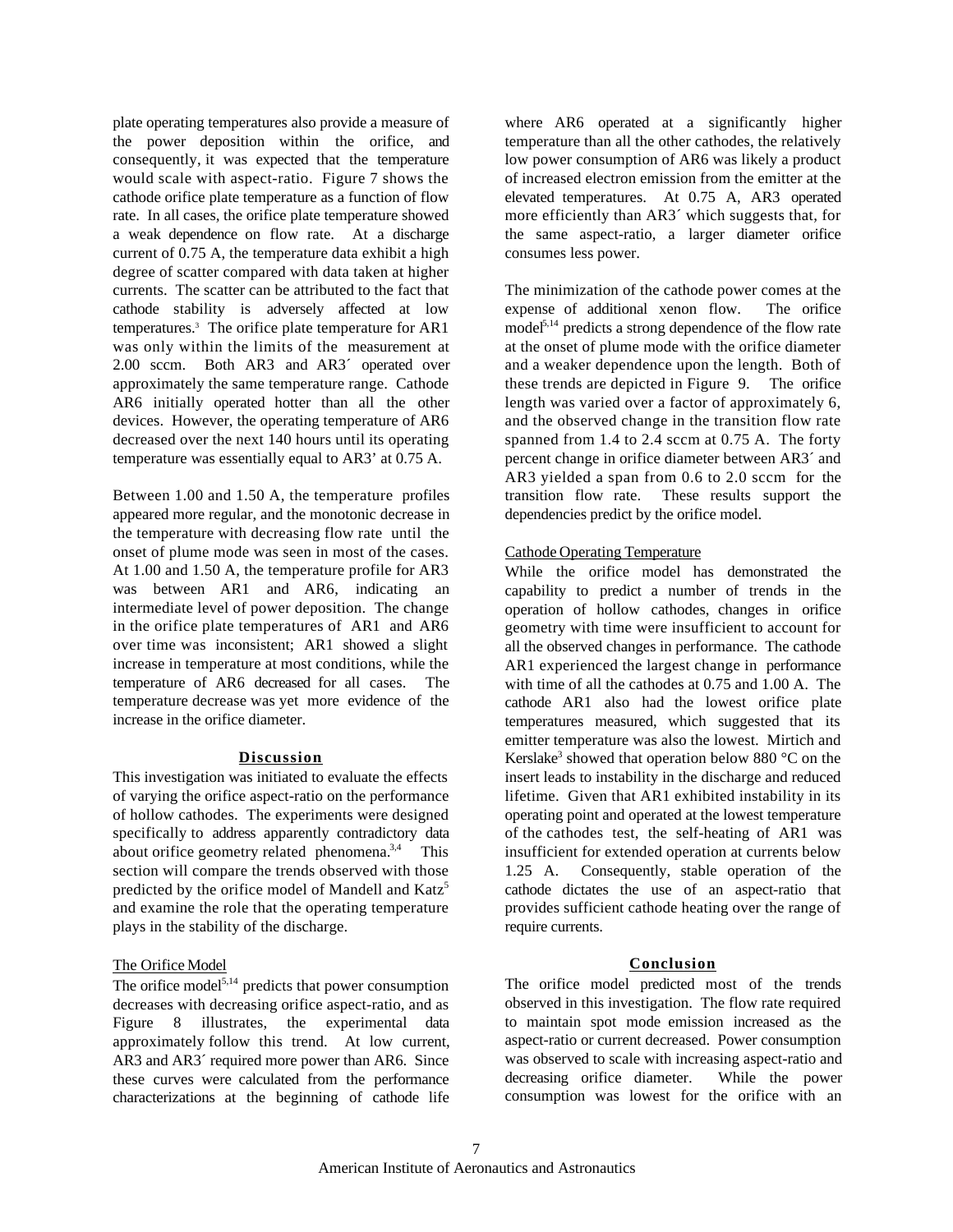



**Figure 7 - Orifice Plate Temperatures at Various Discharge Conditions**

duration of these tests, it was anticipated that this cathode would eventually become entirely unstable at currents below 1.25 A. This situation illustrated the importance of the design of the thermal environment for low current hollow cathodes.

The unstable operation of AR1 at 0.75 A illustrates the need for a more detailed description for the energy transport in low current hollow cathodes. Other work by Domonkos, Gallimore and Patterson<sup>15</sup> presents a thermographic investigation of low current hollow cathodes. Both the work presented here and in Reference 15 are part of an ongoing project to develop an effective cathode thermal model that will facilitate optimization of hollow cathodes for low power applications.

# **Acknowledgments**

This work was performed at the NASA Lewis Research Center under Grant No. NGT-3-52311. The authors greatly appreciate the technical assistance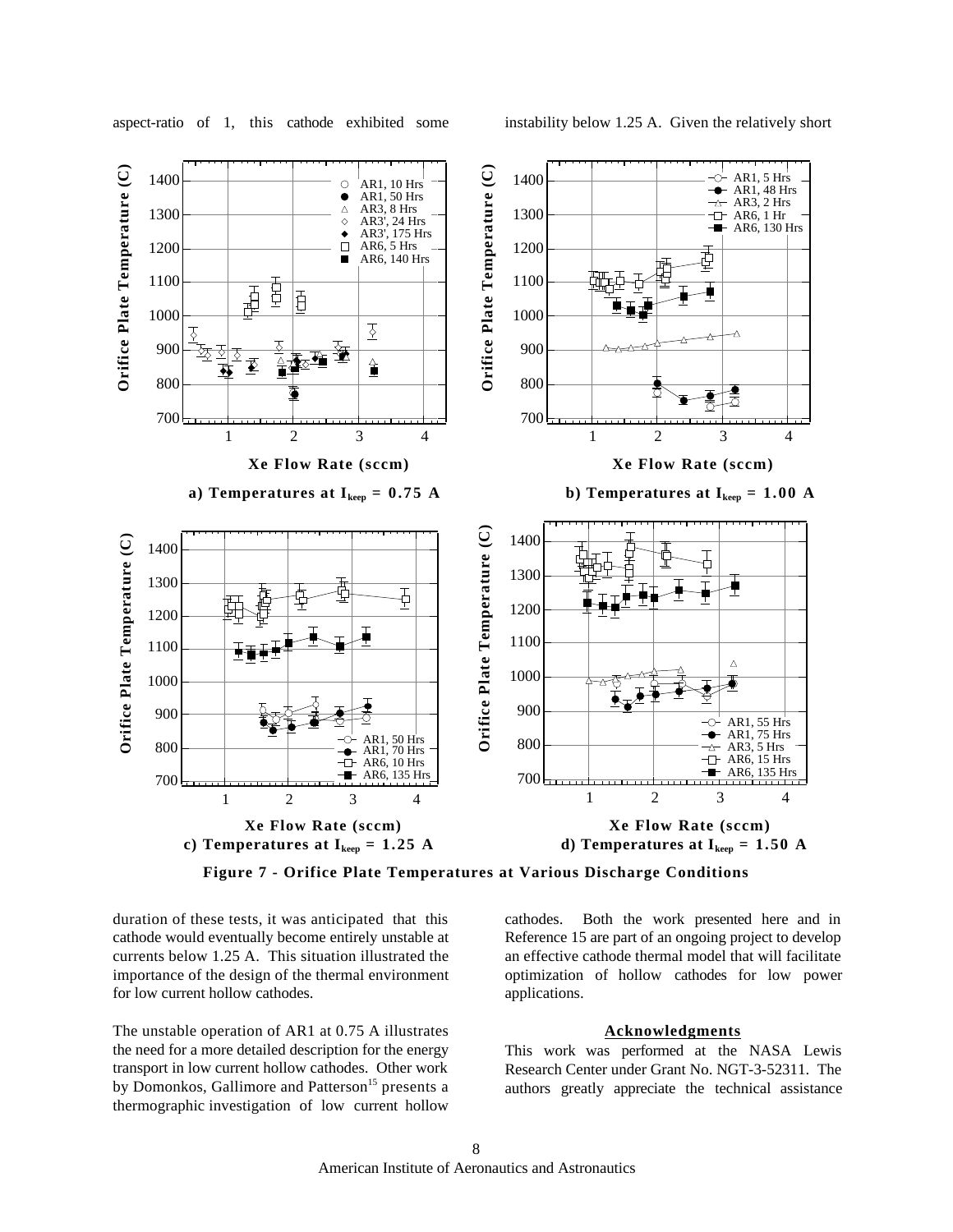provided by Michael Pastel, Ralph Jacko, Robert Roman, Tim Sarver-Verhey, and George Soulas.



**Figure 8 - Power Consumption at 2.4 sccm of Xe**



**Current (A)**

# **Figure 9 - Flow Rate at the Onset of Plume Mode**

## **References**

 $\overline{a}$ 

<sup>2</sup> Patterson, M. J., Grisnik, S. P., and Soulas, G. C., "Scaling of Ion Thrusters to Low Power," IEPC Paper No. 97-098, *25th International Electric Propulsion Conference*, Cleveland, OH, Aug. 1997. <sup>3</sup> Mirtich, M. J. and Kerslake, W. R., "Long Lifetime Hollow Cathodes for 30-cm Mercury Ion Thrusters," AIAA Paper No. 76-985, *AIAA International Electric Propulsion Conference*, Key Biscayne, FL, Nov. 1976.

 $\overline{a}$ 

<sup>4</sup> Rawlin, V. K. and Pawlik, E.V., "A Mercury Plasma-Bridge Neutralizer," *Journal of Spacecraft and Rockets*, Vol. 5, No. 7, July 1968, pp. 814-820.

<sup>5</sup> Mandell, M. J. and Katz, I., "Theory of Hollow Cathode Operation in Spot and Plume Modes," AIAA Paper No. 94-3134, *30th AIAA Joint Propulsion Conference*, Indianapolis, IN, June 1994.

6 Siegfried, D. E. and Wilbur, P. J., "A Model for Mercury Orificed Hollow Cathodes: Theory and Experiment," *AIAA Journal*, Vol. 22, No. 10, Oct. 1984, pp. 1405-1412.

7 Salhi, A., *Theoretical and Experimental Studies of Orificed, Hollow Cathode Operation,* Ph.D. Dissertation, 1993.

8 Rehn, L. and Kaufman, H. R., "Correlation of Inert Gas Hollow Cathode Performance," AIAA Paper No. 78-707, *13th International Electric Propulsion Conference*, San Diego, CA, April 1978.

9 Rawlin, V. K. and Kerslake, W. R., "SERT II: Durability of the Hollow Cathode and Future Applications of Hollow Cathodes," *Journal of Spacecraft and Rockets*, Vol. 7, No. 1, Jan. 1970, pp. 14-20.

<sup>10</sup> Patterson, M. J., Verhey, T. R., Soulas, G., and Zakany, J., "Space Station Cathode Design, Performance, and Operating Specifications," IEPC Paper No. 97-170, *25th International Electric Propulsion Conference*, Cleveland, OH, Aug. 1997.

<sup>11</sup> Sarver-Verhey, T. R., "Extended Test of a Xenon Hollow Cathode for a Space Plasma Contactor," NASA Contractor Report 195402, Nov. 1994.

 $12$  Ramalingam, M. L. and Jacobson, D. L., "An Accurate Method for the Determination of Normal Spectral Emissivities of Refractory Alloys," AIAA

<sup>&</sup>lt;sup>1</sup> Patterson, M. J. and Oleson, S. R., "Low Power Ion Propulsion for Small Spacecraft," AIAA Paper No. 97-3060, *33rd AIAA Joint Propulsion Conference*, Seattle, WA, July, 1997.